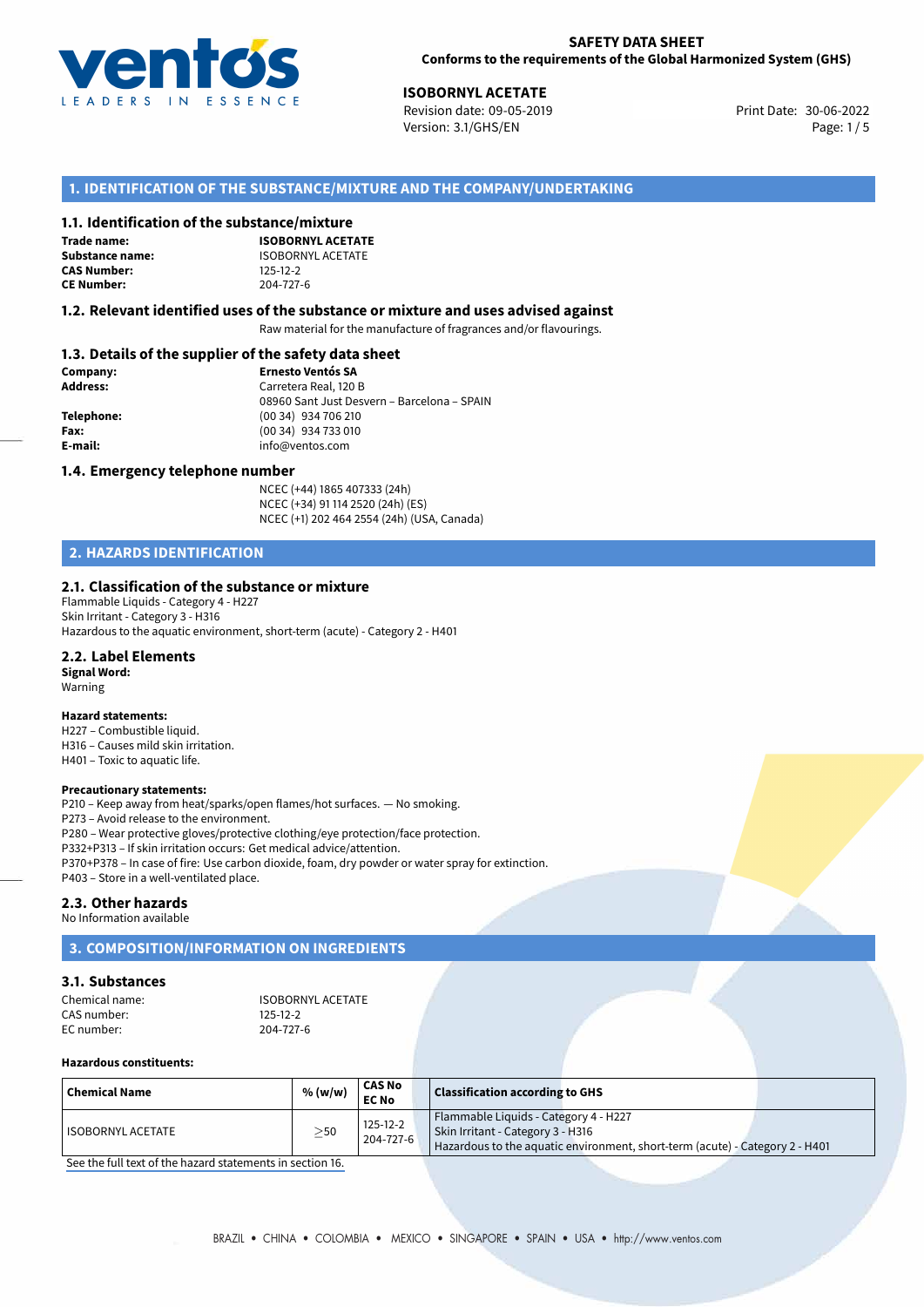

## **SAFETY DATA SHEET Conforms to the requirements of the Global Harmonized System (GHS)**

30-06-2022 **ISOBORNYL ACETATE** Revision date: 09-05-2019 Print Date: Version: 3.1/GHS/EN Page: 2 / 5

# **3.2. Mixtures**

Not applicable.

# **4. FIRST-AID MEASURES**

# **4.1. Description of necessary first aid measures**

| Ingestion:    | Rinse mouth with water.                                                                                               |
|---------------|-----------------------------------------------------------------------------------------------------------------------|
|               | Obtain medical advice.                                                                                                |
|               | Keep at rest. Do not induce vomiting.                                                                                 |
| Eye contact:  | In case of contact with eyes, rinse immediately with plenty of water for at least 15 minutes and seek medical advice. |
| Inhalation:   | Remove person to fresh air and keep at rest.                                                                          |
|               | Seek immediate medical advice.                                                                                        |
| Skin contact: | Take off immediately all contaminated clothing.                                                                       |
|               | Thoroughly wash affected skin with soap and water.                                                                    |
|               | Seek medical attention if symptoms persist.                                                                           |
|               |                                                                                                                       |

# **4.2. Most important symptoms and effects, both acute and delayed**

No information available.

## **4.3. Indication of any immediate medical attention and special treatment needed**

No information available.

# **5. FIRE-FIGHTING MEASURES**

## **5.1. Extinguishing Media**

Water spray, carbon dioxide, dry chemical powder or appropriate foam. For safety reasons do not use full water jet.

## **5.2. Special hazards arising from the substance or mixture**

Known or Anticipated Hazardous Products of Combustion: Emits toxic fumes under fire conditions.

## **5.3. Advice for firefighters**

High temperatures can lead to high pressures inside closed containers. Avoid inhalation of vapors that are created. Use appropriate respiratory protection. Do not allow spillage of fire to be poured into drains or watercourses. Wear self-contained breathing apparatus and protective clothing.

## **6. ACCIDENTAL RELEASE MEASURES**

### **6.1. Personal precautions, protective equipment and emergency procedures**

Evacuate surronding areas. Ensure adequate ventilation. Keep unnecessary and unprotected personnel from entering. Do not breathe vapor/spray. Avoid contact with skin and eyes. Information regarding personal protective measures: see section 8.

#### **6.2. Environmental precautions**

To avoid possible contamination of the environment, do not discharge into any drains, surface waters or groundwaters.

#### **6.3. Methods and materials for containment and cleaning up**

Cover with an inert, inorganic, non-combustible absorbent material (e.g. dry-lime, sand, soda ash). Place in covered containers using non-sparking tools and transport outdoors. Avoid open flames or sources of ignition (e.g. pilot lights on gas hot water heater). Ventilate area and wash spill site after material pickup is complete.

## **6.4. Reference to other sections**

Information regarding exposure controls, personal protection and disposal considerations can be found in sections 8 and 13.

# **7. HANDLING AND STORAGE**

## **7.1. Precautions for safe handling**

Do not store or handle this material near food or drinking water. Do not smoke. Avoid contact with the eyes, skin and clothing. Wear protective clothing and use glasses. Observe the rules of safety and hygiene at work. Keep in the original container or an alternative made from a compatible material.

# **7.2. Conditions for safe storage, including any incompatibilities**

Store in tightly closed and preferably full containers in a cool, dry and ventilated area, protected from light. Keep away from sources of ignition (e.g. hot surfaces, sparks, flame and static discharges). Keep away from incompatible materials (see section 10).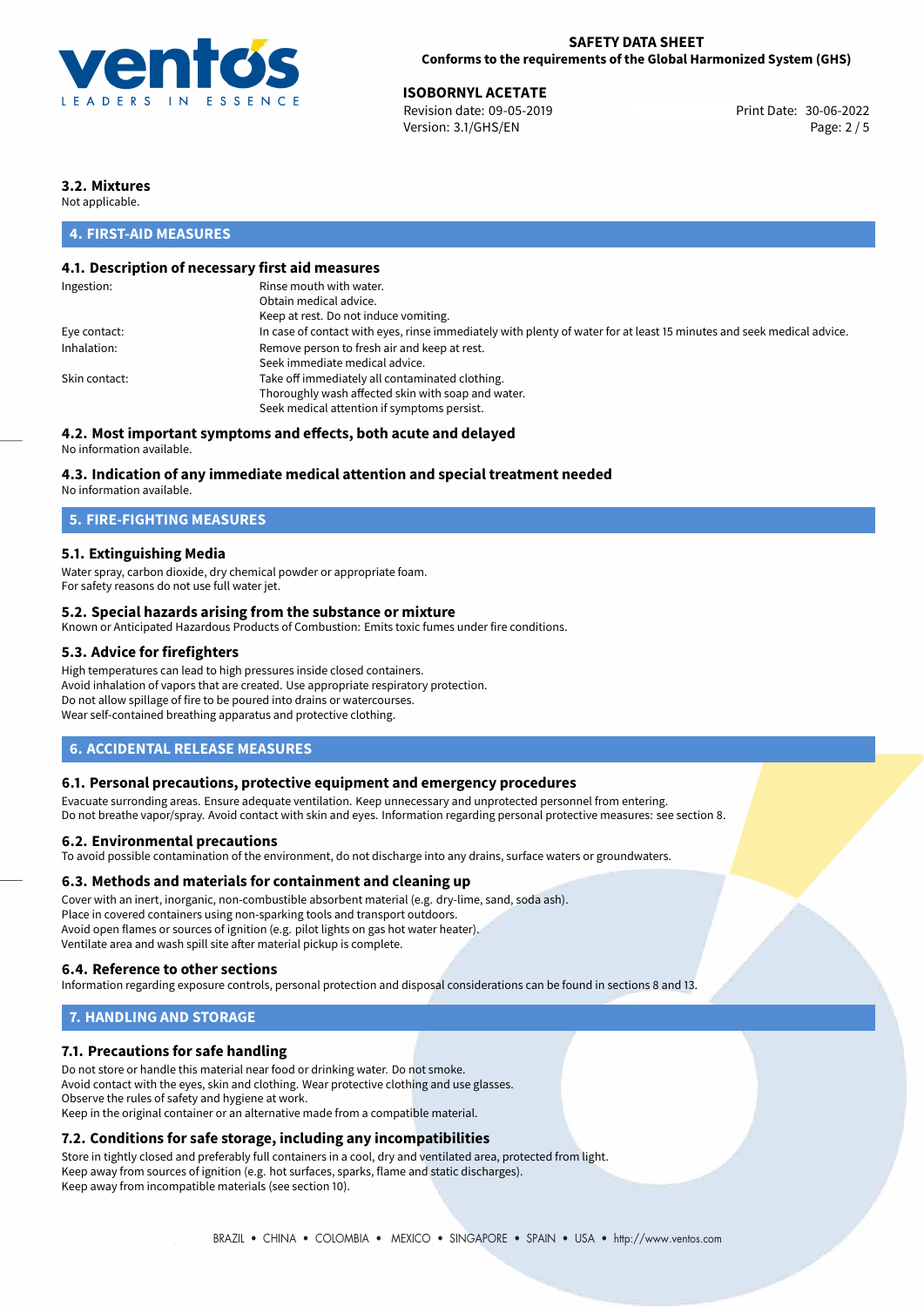

30-06-2022 **ISOBORNYL ACETATE** Revision date: 09-05-2019 Print Date: Version: 3.1/GHS/EN Page: 3 / 5

# **7.3. Specific end use(s)**

No information available.

# **8. EXPOSURE CONTROLS AND PERSONAL PROTECTION**

## **8.1. Control parameters**

Components with occupational exposure limits: None known.

## **8.2. Exposure controls**

Measures should be taken to prevent materials from being splashed into the body. Provide adequate ventilation, according to the conditions of use. Use a mechanical exhaust if required.

### **8.3. Individual protection measures, such as personal protective equipment**

| Eye/Face protection:             | Chemical safety goggles are recommended. Wash contaminated goggles before reuse.                                                            |
|----------------------------------|---------------------------------------------------------------------------------------------------------------------------------------------|
| Hand Protection:                 | Chemical-resistant gloves are recommended. Wash contaminated gloves before reuse.                                                           |
| Body protection:                 | Personal protective equipment for the body should be selected based on the task being performed and the risks<br>involved.                  |
| Respiratory Protection:          | In case of insufficient ventilation, use suitable respiratory equipment.                                                                    |
| Environmental exposure controls: | Emissions from ventilation or process equipment should be checked to ensure they comply with environmental<br>protection legislation.       |
|                                  | In some cases, filters or engineering modifications to the process equipment will be necessary to reduce emissions to<br>acceptable levels. |

# **9. PHYSICAL AND CHEMICAL PROPERTIES**

# **9.1. Information on basic physical and chemical properties**

| r,                                     |                             |  |
|----------------------------------------|-----------------------------|--|
| Appearance:                            | Liquid                      |  |
| Colour:                                | Conforms to standard        |  |
| Odour:                                 | Conforms to standard        |  |
| Odour theshold:                        | Not determined              |  |
| pH:                                    | Not determined              |  |
| Melting point/freezing point:          | $CA. -27$                   |  |
| Boling point/boiling range:            | $220 - 224$                 |  |
| Flash point:                           | 88 °C                       |  |
| Evaporation rate:                      | Not determined              |  |
| Flammability:                          | Not determined              |  |
| Lower flammability/Explosive limit:    | Not determined              |  |
| Upper flammability/Explosive limit:    | Not determined              |  |
| Vapour pressure:                       | $< 1$ mm Hg                 |  |
| Vapour Density:                        | Not determined              |  |
| Density:                               | 0,977 $-0$ ,988 g/mL (20°C) |  |
| Relative density:                      | $0,977 - 0,988$ (20°C)      |  |
| Water solubility:                      | 1:3 IN ETHANOL 70           |  |
| Solubility in other solvents:          | <b>SOLUBLE IN ETHANOL</b>   |  |
| Partition coefficient n-octanol/water: | Not determined              |  |
| Auto-ignition temperature:             | Not determined              |  |
| Decomposition temperature:             | Not determined              |  |
| Viscosity, dynamic:                    | Not determined              |  |
| Viscosity, kinematic:                  | Not determined              |  |
| Explosive properties:                  | Not determined              |  |
| Oxidising properties:                  | Not determined              |  |
|                                        |                             |  |
|                                        |                             |  |

## **10. STABILITY AND REACTIVITY**

### **10.1. Reactivity**

No hazardous reactions if stored and handled as prescribed/indicated.

## **10.2. Chemical stability**

The product is stable if stored and handled as prescribed/indicated.

#### **10.3. Possibility of hazardous reactions**

No hazardous reactions if stored and handled as prescribed/indicated.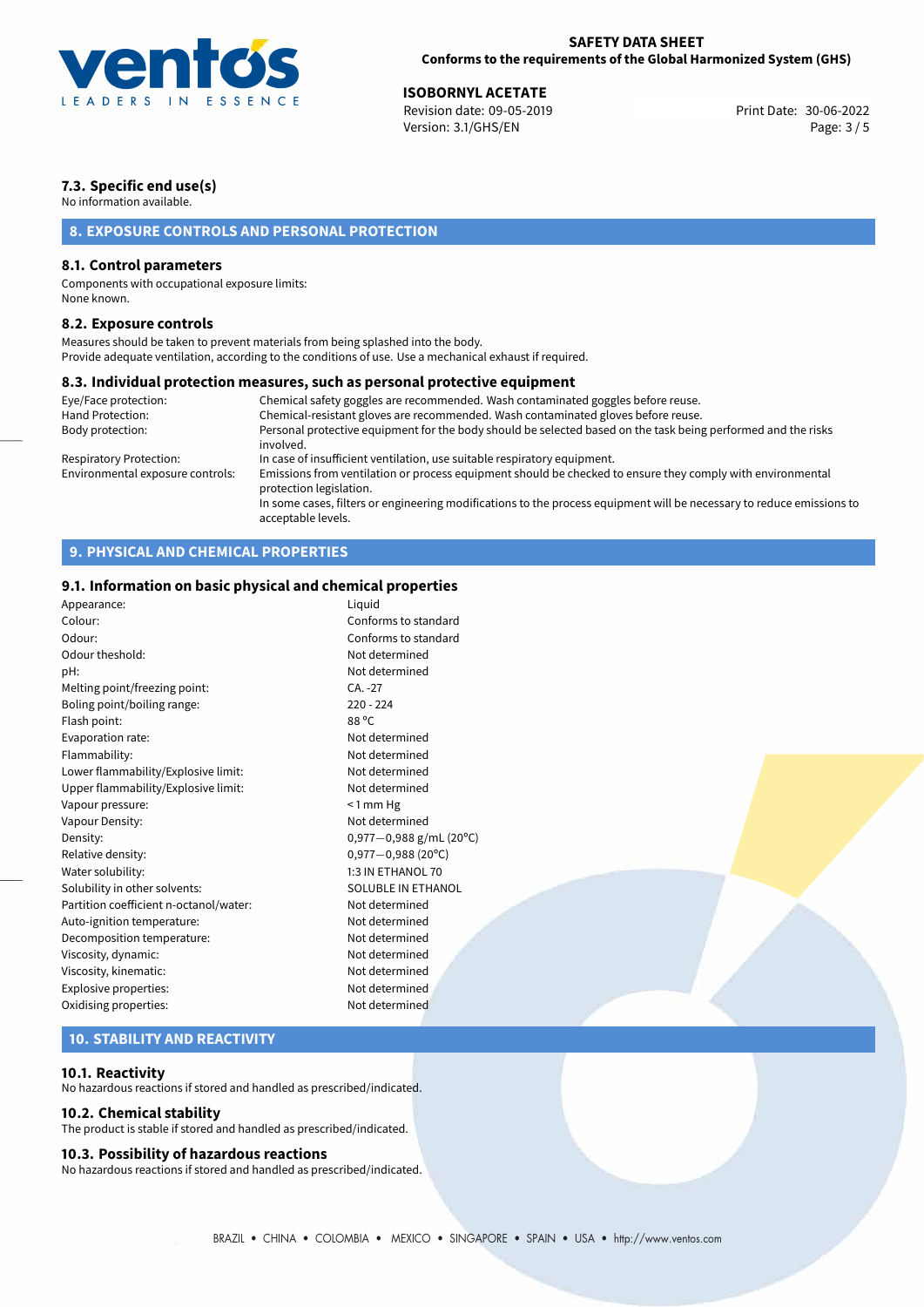

30-06-2022 **ISOBORNYL ACETATE** Revision date: 09-05-2019 Print Date: Version: 3.1/GHS/EN Page: 4 / 5

## **10.4. Conditions to Avoid**

Conditions to Avoid: Excessive heat, flame or other ignition sources.

## **10.5. Incompatible materials**

Avoid contact with strong acids and bases and oxidizing agents.

## **10.6. Hazardous decomposition products**

During combustion may form carbon monoxide and unidentified organic compounds.

# **11. TOXICOLOGICAL INFORMATION**

| <b>Acute toxicity</b>                    | Based on the data available, the criteria for classification are not met. |
|------------------------------------------|---------------------------------------------------------------------------|
| <b>Skin corrosion/irritation</b>         | Causes mild skin irritation.                                              |
| Serious eye damage/irritation            | Based on the data available, the criteria for classification are not met. |
| <b>Respiratory or skin sensitisation</b> | Based on the data available, the criteria for classification are not met. |
| <b>Germ cell mutagenicity</b>            | Based on the data available, the criteria for classification are not met. |
| Carcinogenicity                          | Based on the data available, the criteria for classification are not met. |
| <b>Reproductive toxicity</b>             | Based on the data available, the criteria for classification are not met. |
| <b>STOT-single exposure</b>              | Based on the data available, the criteria for classification are not met. |
| <b>STOT-repeated exposure</b>            | Based on the data available, the criteria for classification are not met. |
| <b>Aspiration hazard</b>                 | Based on the data available, the criteria for classification are not met. |

# **12. ECOLOGICAL INFORMATION**

#### **12.1. Toxicity**

**Assessment:** Toxic to aquatic life. **Experimental/calculated data:** No information available.

#### **12.2. Degradability**

Biodegradation : Readily biodegradable. (OECD 310). DOC reduction (28d) : > 90%. (OECD 310B).

## **12.3. Bioaccumulative potential**

No information available.

#### **12.4. Soil mobility**

No information available.

## **12.5. Other adverse effects**

See also sections 6, 7, 13 and 15 Do not allow to get into waste water or waterways.

# **13. DISPOSAL CONSIDERATIONS**

## **13.1. Waste treatment methods**

Dispose of in accordance with national and local environmental regulations.

# **14. TRANSPORT INFORMATION**

|                                  | <b>ADR/RID/ADN</b>                |  | <b>IMDG</b>                       |  | <b>IATA-ICAO</b>                  |  |
|----------------------------------|-----------------------------------|--|-----------------------------------|--|-----------------------------------|--|
| 14.1. UN Number                  | Not classified as hazardous goods |  | Not classified as hazardous goods |  | Not classified as hazardous goods |  |
| 14.2. UN Proper Shipping Name    | Not applicable                    |  | Not applicable                    |  | Not applicable                    |  |
| 14.3. Transport Hazard Class(es) | Not applicable                    |  | Not applicable                    |  | Not applicable                    |  |
| 14.4. Packing Group              | Not applicable                    |  | Not applicable                    |  | Not applicable                    |  |
| 14.5. Environmental hazards      | No                                |  | No                                |  | No                                |  |
| <b>Additional information</b>    |                                   |  |                                   |  |                                   |  |

## **14.6 Special precautions for user**

None known

## **14.7. Transport in bulk according to Annex II of MARPOL 73/78 and the IBC Code**

No information available